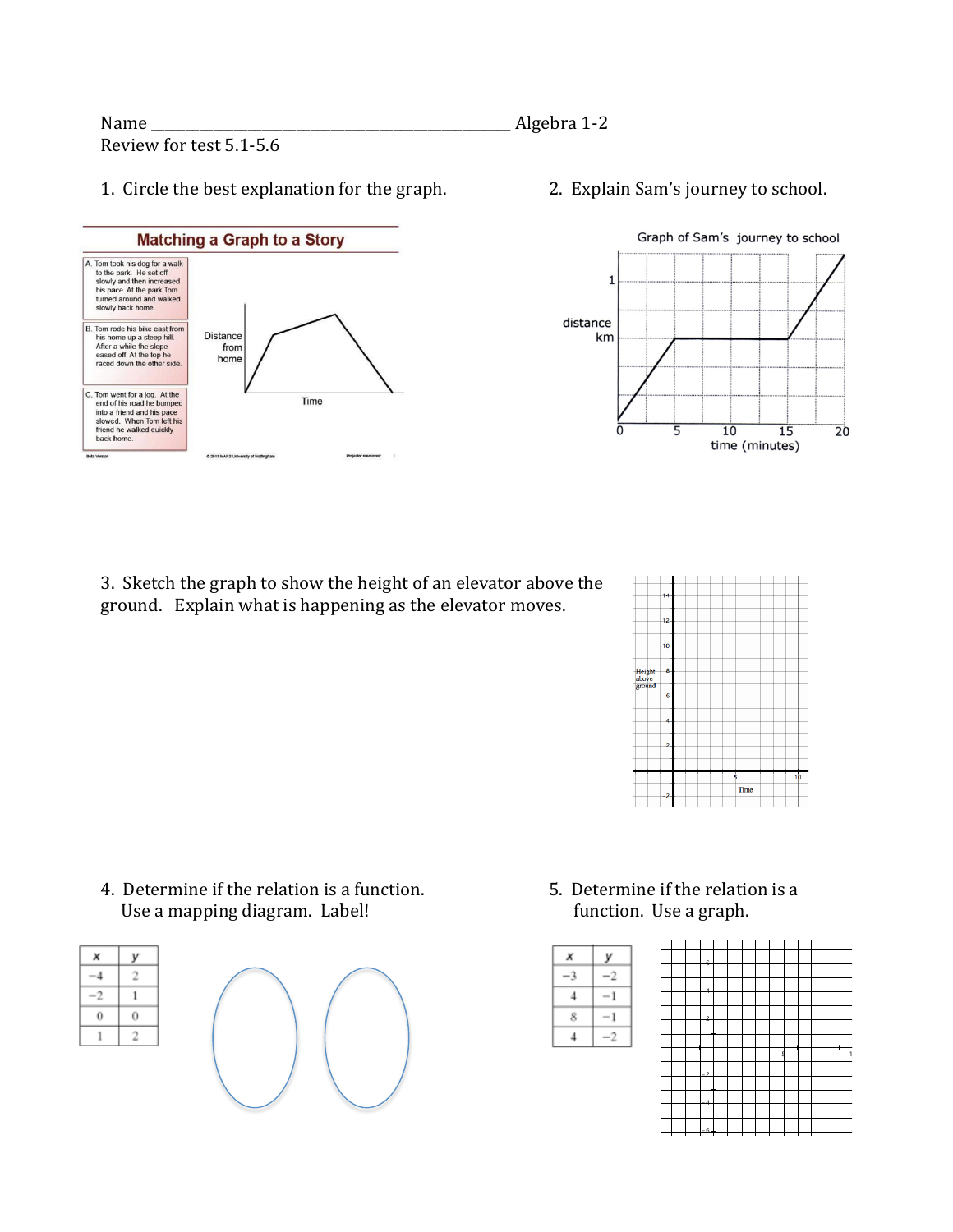Find the range for each function when the domain is  $\{-2, -1, 0, 1, 2\}$ . Place the information in a table of values then graph on the coordinate system provided.



7a. The price for a candy bar \$1.25. Write a function rule to illustrate what is paid when buying candy bars.

7b. Find the price for 5 candy bars.

8a. You are paid \$8.50 per hour to mow lawns. Write a function rule to illustrate what you earn when mowing lawns.

8b. Find the amount of money you earn when you work 3 hours.

9a. The cost to rent a go cart is \$15 plus \$2 per hour. Write a function rule to illustrate what the cost is to rent a go cart.

9b. Find the cost to rent a go cart for 6 hours.